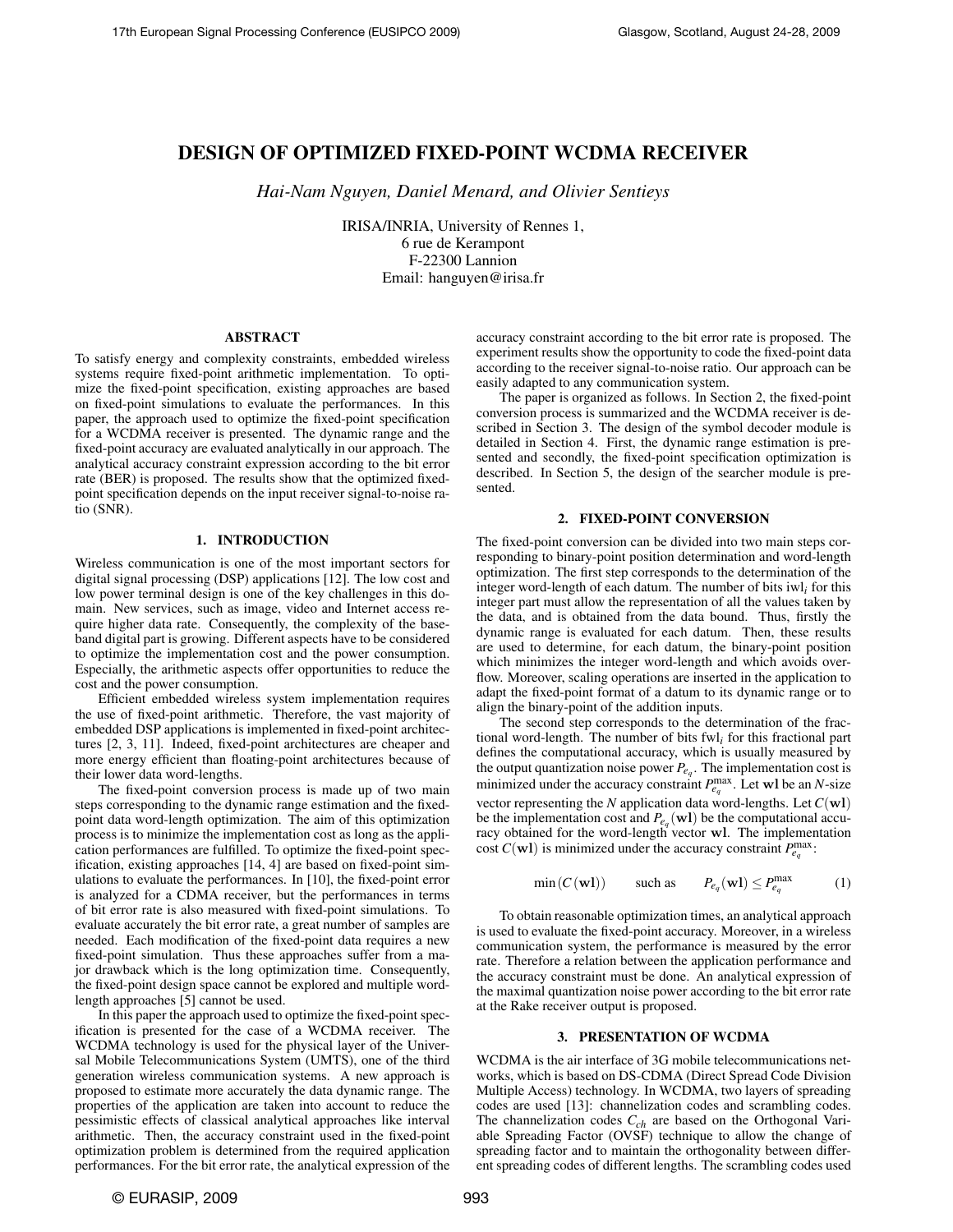<span id="page-1-1"></span>

Figure 1: Data flow graph of the *i th* finger of the WCDMA Rake receiver.

in downlink are long Gold codes *CG*. The input data *d<sup>t</sup>* is multiplied with the spreading codes, and the transmitted signal  $TX_t$  is equal to  $Tx_t = d_t C_{ch} C_G$ . In a multi-path Rayleigh channel, the global received signal  $s(n)$  is the sum of elementary signal  $s_{in}^i(n)$  for different channel paths. Let  $\tau_i$  and  $\alpha_i$  be respectively the delay and the complex amplitude of *i th* path in the channel. The global received signal *s*(*n*) expression is equal to

$$
s(n) = \sum_{i}^{N_p} \left( s_{in}^i(n) + n_{in}(n) \right) = \sum_{i}^{N_p} \left( \alpha_i \text{Tx}(n - \tau_i) + n_{in}(n) \right) \tag{2}
$$

The term  $n_{in}(n)$  represents the noise term made up of the receiver thermal noise and the interference of the other users. This term can be considered gaussian with variance  $\sigma_{n_{in}}^2$ . Assuming that a user has one DPDCH channel,  $d_t C_{ch}$  take values in  $\{\pm 1 \pm i\}$ . Thus  $Tx \in \{\pm 2, \pm 2i\}$ . For simplification, Tx is normalized into  $\{\pm 1, \pm i\}$ , hence its power is equal to one. By definition, the signalto-noise ratio is equal to  $SNR = 1/\sigma_{n_{in}}^2$ .

For the WCDMA receiver, the symbol decoding is carried out by a Rake receiver to benefit from the multi-path fading effects. The Rake receiver concept is based on the combination of the different multi-path components in order to improve the quality of symbol decision. Each multi-path signal is assigned to a finger which correlates the received signal by the spreading code shifted with a delay τ*i* . Demodulation results from a weighted decision at the correlator outputs. Using the maximum likelihood criteria, the symbol is estimated from the  $y(k)$  signal:

$$
y(k) = \sum_{i=1}^{N_p} y_i(k) = \sum_{i=1}^{N_p} \alpha_i^*(k) r_i(k)
$$
 (3)

Thus, the finger is made up of two main parts corresponding to the decoding symbol module and the channel estimation module. The data flow graph of a finger is presented in Figure [1.](#page-1-1) The complex amplitude  $\alpha_i$  of the  $i^{th}$  path is estimated by the pilot sequence located in the control frame (DPCCH). Thanks to the complex multiplication of the received signal by the conjugate Gold code, the unscrambling operation is performed. Then, the despreading operation from channelization code transforms the received wide-band signal into a narrow-band signal. Finally, the estimated phase distortion resulting of the transmission channel is removed.

Each finger requires the knowledge of the  $i^{th}$  path delay  $\tau_i$  to obtain the maximal correlation. First, the coarse time delay estimation is carried out with the path searcher. Then, the fine synchronization of the code and the received signal is made with a Delay-Locked Loop (DLL). The data flow graph of the path searcher is presented in Figure [2.](#page-1-2) The received signal is multiplied by different shifted versions of the spreading codes. A threshold is calculated on the average power, then peaks are determined. Each peak gives potentially a path component according to that shifted time.

<span id="page-1-2"></span>

Figure 2: Data flow graph of the path searcher.

# 4. SYMBOL DECODER

# <span id="page-1-0"></span>4.1 Dynamic range estimation

The first step of the fixed-point conversion process corresponds to integer word-length determination. It is required to determine each data dynamic range in this step. An analytical approach based on interval arithmetic [\[6\]](#page-4-9) is used to estimate the dynamic and to guarantee no overflow. However, this method sometimes overestimates the dynamic range if the application properties are not taken into account.

In a direct sequence spead-spectrum system, the signal-to-noise ratio is particularly low. With tens of simultaneous users in communications, the noise and interference power is tens of times higher than the useful signal. The dynamic range is mainly due to the noise and interference. In the despreading process, the signal is summed up over the length *L* of spreading sequence. The pure analytical approach will multiply the dynamic range by *L*. But in fact, this process multiplies mainly the dynamic range of useful signal, not that of noise and interference. From this property, an approach is then proposed to determine more accurately the data dynamic range. Before the despreading/correlation process, the whole useful signal plus noise is considered. After this process, only the useful signal is taken into account when calculating the dynamic range.

The dynamic range of different data is computed from the Rake receiver flow graph presented in Figure [1.](#page-1-1) The input  $s(n)$  consisting of desired signal  $s_{in}^i(n)$  plus noise  $n_{in}(n)$  is normalized to have the maximum amplitude one. Because a gaussian noise  $\sigma_{n_{in}}^2$  has 99.7% of its values in  $[-3\sigma_{n_{in}}, 3\sigma_{n_{in}}]$ , assuming the real and imaginary parts of  $s_{in}^{i}(n)$  are in the interval  $[-1,1]$ , the input is considered to be in  $[-1 - 3\sigma_{n_{in}}, 1 + 3\sigma_{n_{in}}]$ . The normalization process corresponds to the division of the input by  $1+3\sigma_{n_{in}}$ .

By propagating the input range in the flow graph, the following results are obtained. The dynamic range of the accumulator output *accI* before normalization is equal to

$$
\max(|acc_I|) = \frac{4.SF}{1 + 3\sigma_{n_{in}}} \tag{4}
$$

The dynamic range of  $\alpha_i$  corresponding to the channel estimation module output is equal to

$$
\max(|\alpha_i|) = \frac{1}{1 + 3\sigma_{n_{in}}} \tag{5}
$$

The dynamic range of *sout* corresponding to the symbol estimation module module is equal to

$$
\max(|s_{out}|) = \frac{4}{(1 + 3\sigma_{n_{in}})^2}
$$
 (6)

The dynamic range has been estimated with our analytical approach for different SNR values and compared with results obtained from simulations. The results are presented in Figure [3](#page-2-0) for the accumulator output (*accI*) and for the symbol decoding output (*sout*). It is noticed that from one to two bits differ between estimated and simulated results. Nevertheless, the dynamic range evolutions according to the signal-to-noise ratio are identical for analytical and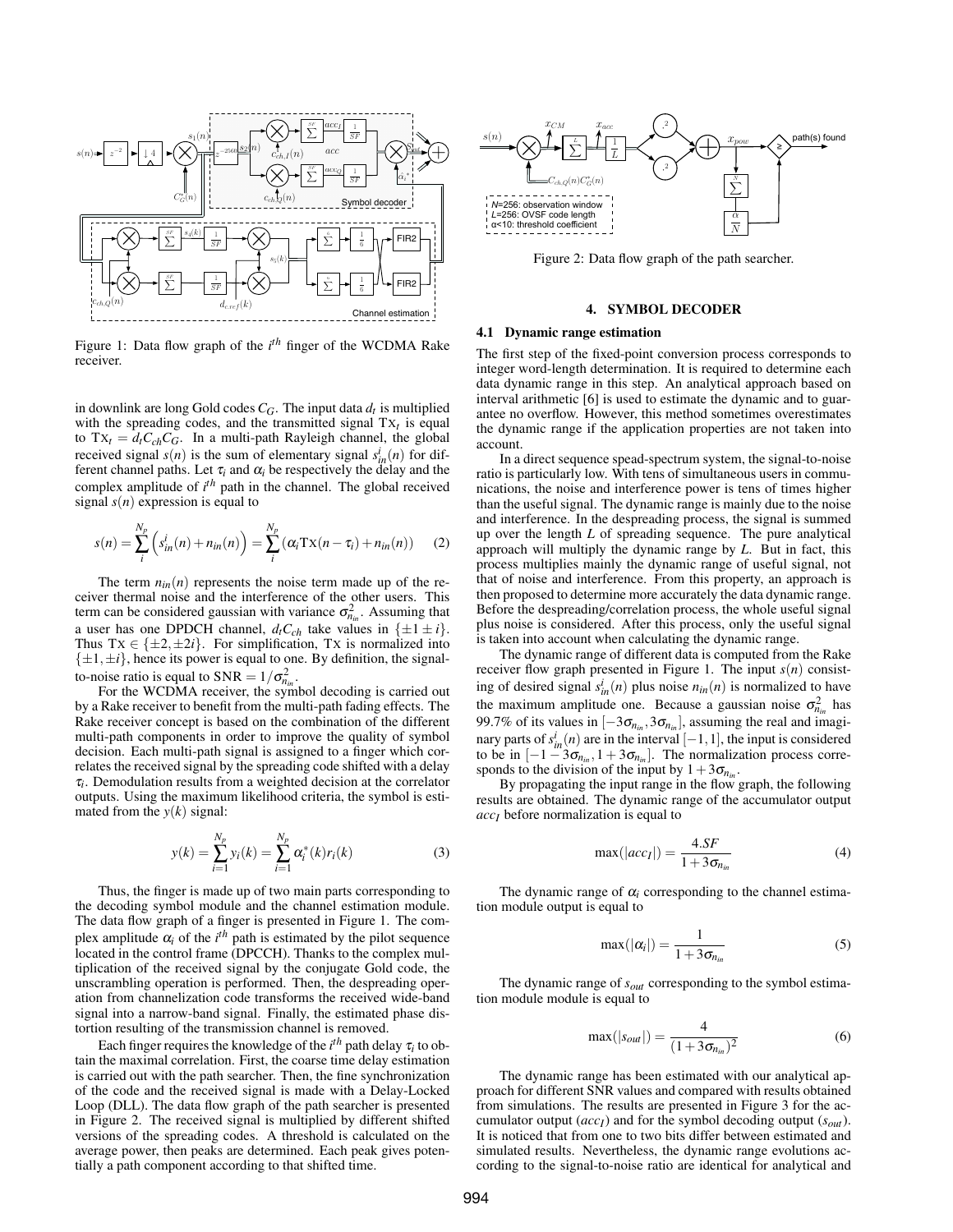simulation based estimations. This confirms the validity of our approach to estimate the dynamic range in the WCDMA receiver. The difference between the two lines can be explained by the channel model used in the simulation. If a single path channel model, for example, is used, the difference is less than 1 bit. Moreover, the analytical estimations are known to be more pessimistic. For the accumulation output, in both simulation and estimation, there is a difference of 3 bits between 0 dB and 25 dB. For the finger output, there is a difference of 4 bits between 0 dB and 15 dB and of 6 bits between 0 dB and 25 dB. These results show the opportunity to adapt the data integer word-length according to the signal-to-noise ratio at the receiver input.

<span id="page-2-0"></span>

Figure 3: Estimated and simulation based values of dynamic range for the decoder.

### <span id="page-2-4"></span>4.2 Word-length optimization

In fixed-point implementation, a minimal computation accuracy must be provided to guarantee that the system performances are maintained. For the symbol decoding module as well as the whole system, the performances are evaluated with the bit error rate so that the use of finite precision does not modify the referenced infinite precision (BER<sub>0</sub>) more than  $\varepsilon$ . Suppose that the quantization noise power is  $P_{e_q}$ , the performance criterion can be written as:

$$
\text{BER}_0 \leq \text{BER}_{P_{eq}} \leq (1+\varepsilon)\text{BER}_0 \tag{7}
$$

#### *4.2.1 Accuracy constraint*

Noise model The quantization noise can be modeled by a sum of different noise sources propagating throughout the system. This sum can be considered as a single noise source  $\tilde{e}_q$  at the system output. In [\[8\]](#page-4-10), this noise source  $\tilde{e}_q$  is validated for a wide range of applications as the sum of a uniform-distributed noise and a gaussian noise

$$
\widetilde{e}_q = \upsilon(\beta \times e_u + (1 - \beta) \times e_n) \tag{8}
$$

where  $e_u$  and  $e_n$  are uniform-distributed noise and gaussian noise with variance of 1, υ controls the variance (power) of the global noise and  $\beta \in [0,1]$  is a weight allowing the combination of two models. If there is a dominant quantization noise source, the output noise is fairly a uniform distribution and  $\beta \approx 1$ . In the other extremity, where each noise source contributes the same,  $\beta \approx 0$ . This model is valid for every systems based on arithmetic operations and using rounding quantization mode.

Computation accuracy evaluation To compute the power expression of the output quantization noise, the technique presented in [\[7\]](#page-4-11) is used. Given that the code and the channel complex amplitude are constant for a frame, the system can be assumed to be linear and time invariant. For the choice of the code and the channel complex amplitude, the worst case which leads to the maximal quantization noise power is considered. The output quantization noise is a weighted sum of each noise source variance  $\sigma_{qi}^2$ :

$$
P_e = \sigma_q^2 = \sum_i K_i \sigma_{e_i}^2 \tag{9}
$$

with  $K_i$ , the gain between the output and the noise source. The variance  $\sigma_{e_i}^2$  of each noise source is obtained from the quantization step  $q_i$  (the least significant bit weight) obtained after quantization:

$$
\sigma_{e_i}^2 = \frac{q^2}{12} \tag{10}
$$

Constraint determination In this part, the expression of the bit error rate BER*P<sup>e</sup>* according to the output quantization noise power  $P_e$  is presented. This expression allows determining the maximum quantization noise power satisfied [\(7\)](#page-2-1). Firstly, the case of a gaussian distribution for the output quantization noise is considered  $(\beta = 0)$ . Inside the system, multiple rounding quantization noises  $e_1, e_2, \ldots, e_K$  are generated. If there is no dominant noise source, due to the central limit theorem, the sum of these noises is then considered gaussian and has the following probability density function (pdf):

$$
f_q(x) = \frac{1}{\sigma_q \sqrt{2\pi}} \exp \frac{-x^2}{2\sigma_q^2}
$$
 (11)

In a WCDMA receiver, the thermal noise and multiple access interference (MAI) can be modeled as a gaussian noise source if the transmission channel is additive white Gaussian noise (AWGN) and there is no dominant interferers [\[9\]](#page-4-12). In other cases, improved gaussian approximation or alternative method must be used. For simplicity, at first, the received signal is assumed to have two components corresponding to the desired signal and the gaussian noise and interference. Thus, the output is the sum of the output quantization noise  $e_q$  and the output receiver noise  $n_{out}$ . The expression of the total noise probability density function  $f_n(x)$  is as follows:

$$
f_n(x) = \frac{1}{\sqrt{\sigma_{n_{out}}^2 + \sigma_q^2} \sqrt{2\pi}} \exp \frac{-x^2}{2(\sigma_{n_{out}}^2 + \sigma_q^2)}
$$
(12)

<span id="page-2-1"></span>and the following probability distribution function  $F_n(x)$ :

$$
F_n(x) = \frac{1}{2} \left( 1 + \text{erf}\frac{x}{\sqrt{\sigma_{\text{Hout}}^2 + \sigma_q^2} \sqrt{2}} \right)
$$
(13)

Since WCDMA uses BPSK/bi-orthogonal transmission, bit error rate can be calculated as follow:

$$
BER(\sigma_q, \sigma_{n_{out}}) = 1 - F_n(1) = \frac{1}{2} \operatorname{erfc} \frac{1}{\sqrt{\sigma_{n_{out}}^2 + \sigma_q^2} \sqrt{2}}
$$

$$
= Q \left( \frac{1}{\sqrt{\sigma_{n_{out}}^2 + \sigma_q^2}} \right) \tag{14}
$$

From [\(7\)](#page-2-1) and [\(14\)](#page-2-2), the condition for  $\sigma_q^2$  is:

<span id="page-2-3"></span><span id="page-2-2"></span>
$$
\sigma_q^2 \le \frac{1}{2} \text{erfc}^{-1} \left( (1+\varepsilon) \text{erfc} \frac{1}{\sigma_{n_{\text{out}}} \sqrt{2}} \right)^{-2} - \sigma_{n_{\text{out}}}^2
$$

$$
= Q^{-1} \left( (1+\varepsilon) Q \left( \sigma_{n_{\text{out}}}^{-1} \right) \right)^{-2} - \sigma_{n_{\text{out}}}^2
$$
(15)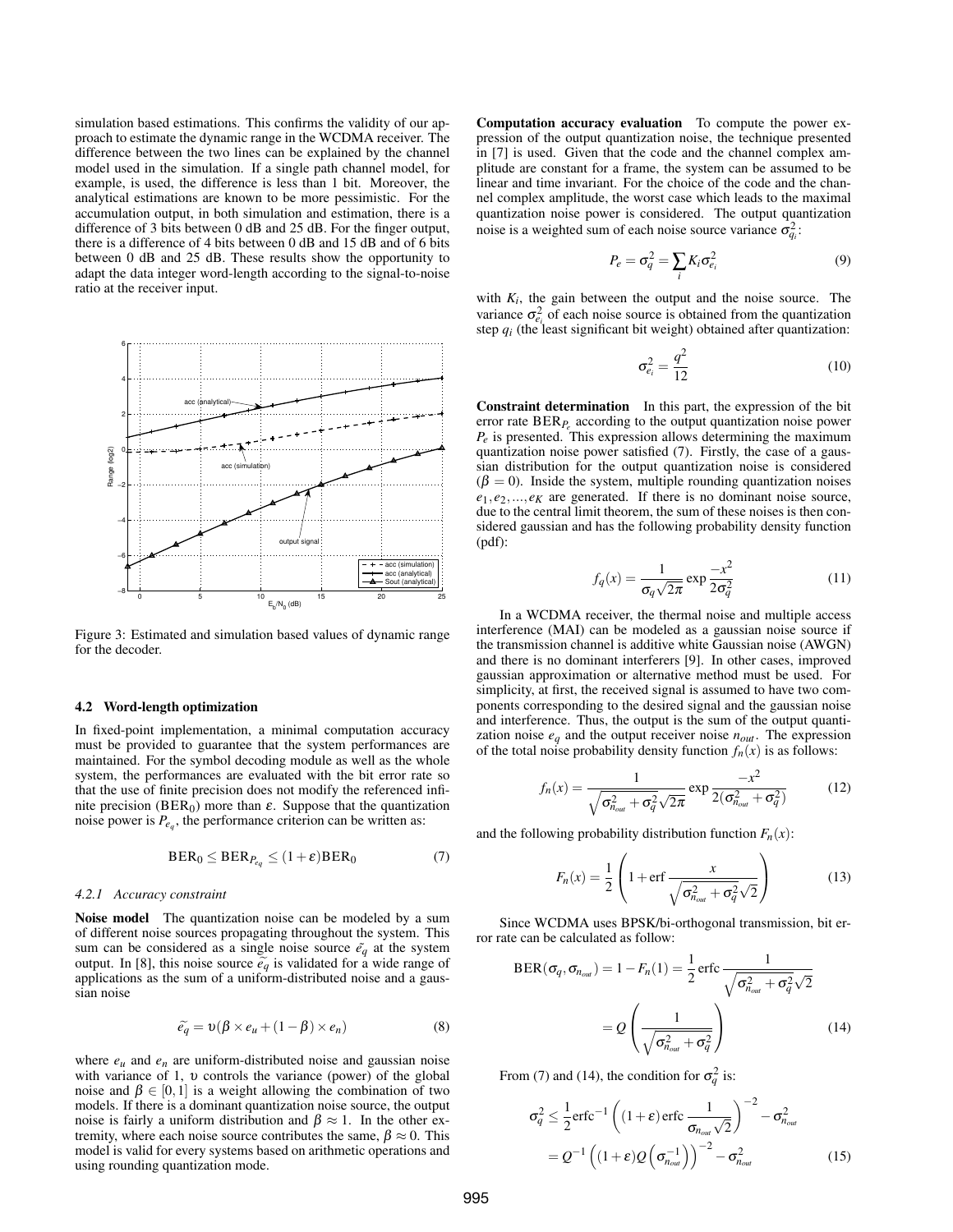Secondly, the case with a dominant quantization noise has been considered ( $\beta = 1$ ). In this case, the noise distribution is uniform and its pdf  $f_q(x)$  is then as follows:

$$
f_q(x) = \frac{1}{q} \mathbf{Id}_{\left[\frac{-q}{2}, \frac{q}{2}\right]}
$$
 (16)

Thus the global noise, including the gaussian noise source with pdf *fc*, has the following pdf:

$$
f_n(x) = f_c * f_q(x) = \int_{-\infty}^{\infty} f_c(t) f_q(x - t) dt
$$
 (17)

$$
= \frac{1}{2q} \left( \text{erf} \frac{x + \frac{q}{2}}{\sqrt{N_0}} - \text{erf} \frac{x - \frac{q}{2}}{\sqrt{N_0}} \right)
$$
 (18)

and the following pdf:

$$
F_n(x) = \int_{-\infty}^x \frac{1}{2q} \left( \text{erf} \, \frac{t + \frac{q}{2}}{\sqrt{N_0}} - \text{erf} \, \frac{t - \frac{q}{2}}{\sqrt{N_0}} \right) \tag{19}
$$

In case of BPSK, the bit error probability is:

$$
BER(\sigma_q, \sigma_{n_{out}}) = 1 - F_n(1)
$$
 (20)

By the similar way, the precision can be deduced from [\(7\)](#page-2-1) and [\(20\)](#page-3-1). Since there is no simple mathematical expression, the criterion is solved numerically.

The accuracy constraint has been determined for different signal-to-noise ratio. The results are presented in Figure [4.](#page-3-2) The line  $P_{s_{out}}$  and  $P_{n_{out}}$  correspond to the desired signal  $s_{out}$  (symbol) power and the output noise *nout* power respectively. The difference between the lines  $P_{s_{out}}$  and  $P_{n_{out}}$  corresponds to the output signalto-noise ratio. The difference between the lines  $P_{s_{out}}$  and  $P_{e_q}$  corresponds to the output signal-to-quantization noise ratio (SQNR).

The results show that the SQNR must be increased in order to keep the BER decreasing when the SNR increases. In such case, more accuracy is required to reduce the decision errors due to finite precision arithmetic.

<span id="page-3-2"></span>

Figure 4: Signal and noise power levels according to the SNR

#### *4.2.2 Word-length optimization*

The optimization process presented in equation [\(1\)](#page-0-2) is carried-out with the accuracy constraint defined in equation [\(15\)](#page-2-3). The optimized word-lengths obtained for different SNR values are presented in Table [1.](#page-3-3) The results show that the optimized word-lengths vary

<span id="page-3-3"></span>Table 1: Optimized Rake receiver word-lengths obtained for different SNR values

| $E_b/N_0$ (dB) 1 3 5 7 9 11 13 15 17 19 21 |  |  |  |                       |     |  |
|--------------------------------------------|--|--|--|-----------------------|-----|--|
| acc                                        |  |  |  | 5 6 6 6 7 7 7 7 9 9 9 |     |  |
| $S_{Out}$                                  |  |  |  | 6 7 7 7 8 9 9 9       | - 9 |  |

according to the SNR. Between, 0 dB and 20 dB the word-lengths of the variables *acc* and *sout* increase respectively by 80% and 66%. Optimization results show that, for a SNR varying from 0 dB to 20 dB, potentially, up to 40% of energy consumption can be saved if the fixed-point specification is adapted according to the SNR.

#### 5. PATH SEACHER

<span id="page-3-0"></span>In this section the results obtained for the path searcher are presented.

#### 5.1 Range estimation

<span id="page-3-1"></span>The previous approach is used to estimate the dynamic range of the path searcher described in Figure [2.](#page-1-2) The input data RX is normalized into  $[-1,1]$ . It is then multiplied with complex conjugate spreading code  $C_{ch}C_G^*$  and results in the interval  $[-2,2]$  for each real and imaginary part. For the accumulation along with *L* (OVSF code length) symbols only the signal is summed up significantly. Thus, the dynamic range is equal to

$$
\max(|x_{acc}|) = \frac{2L}{1+3\sigma} \tag{21}
$$

The dynamic range of *xpow* corresponding to the profile power is equal to

$$
\max(|x_{pow}|) = \frac{8}{(1+3\sigma)^2}
$$
 (22)

The estimated and simulation based dynamic range of each value is presented in Figure [5.](#page-3-4) It is noteworthy that estimated and simulated results differ of 1 or 2 bits.

<span id="page-3-4"></span>

Figure 5: Estimated and simulation based values of range for the path searcher.

# 5.2 Precision evaluation

The path searcher module cannot use criteria presented in [4.2.](#page-2-4) This module is based on the detection theory and classical criteria are